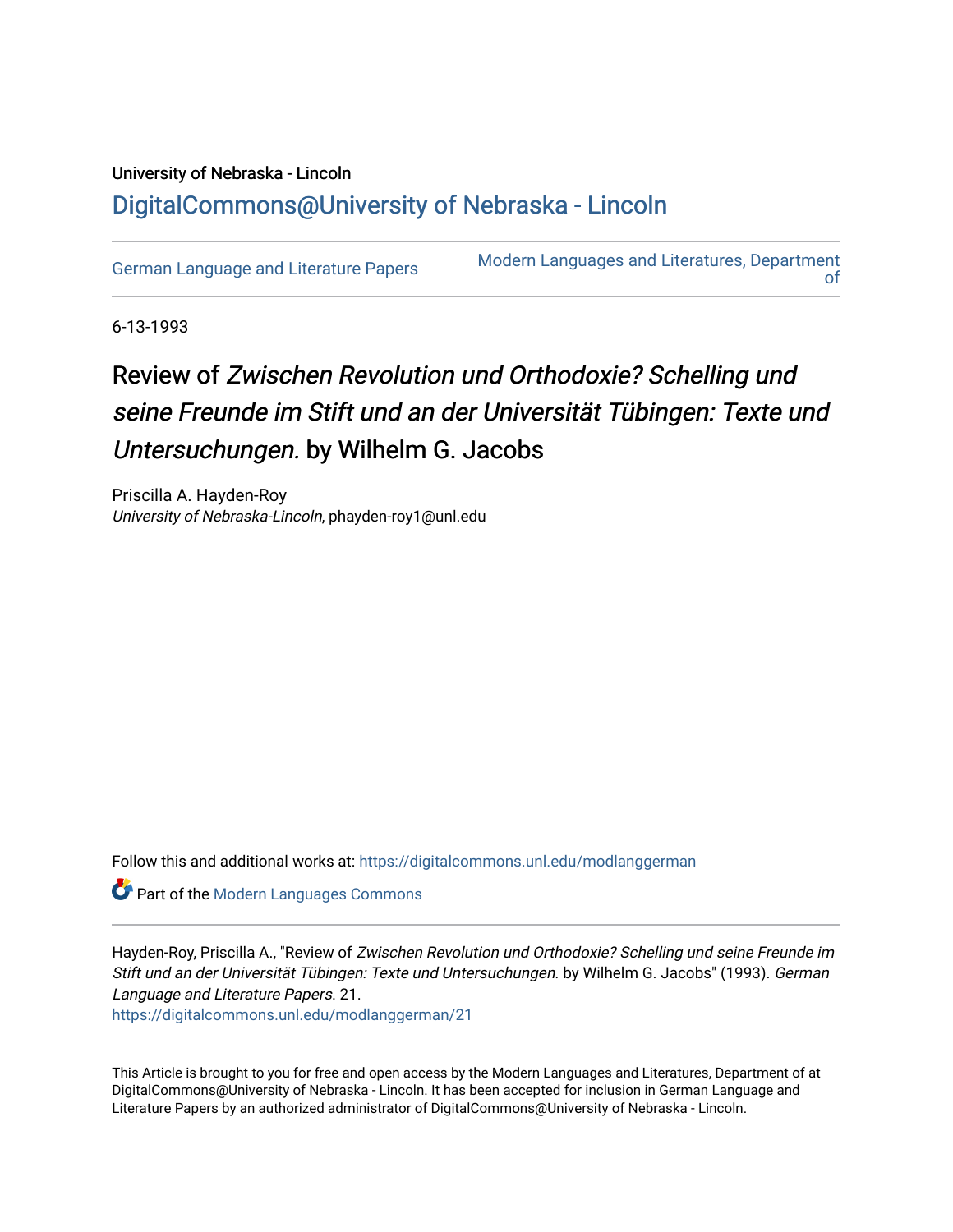Von Wilhelm *G.* Jacobs. Stuttgart-Bad Cannstatt: frommann-holzboog, 1989. 325 Seiten. DM 128,-.

This volume makes a significant contribution to our understanding of the education Schelling and his contemporaries received at the Tübingen Stift in the last decades of the eighteenth century. The book consists of three parts: first Jacobs's discussion of the academic setting of the  $Stift$ , and then two sections of previously unpublished texts-a selection of eight Specimina (masters' essays) written between 1785 and 1795 by some of the lesser lights at the  $Stift$ , followed by a list of the titles of all dissertations and Specimina written at the Stift during the same time period. While earlier studies have pointed to the importance of the young *Repetenten* in mediating Kantian and revolutionary ideas to the *Stiftler*, Jacobs goes a step further by looking at the professors at the Stift. Common opinion has held that these men espoused conservative theological views that served to hinder rather than stimulate the intellectual development of the Stift's most illustrious graduates of the late eighteenth century, Hegel, Holderlin, and Schelling. Jacobs suggests that this view corresponds to "einer längst überholten" Genievorstellung" (10) and turns to archival materials to formulate a more historically accurate picture of the education at the Stift.

Jacobs begins the first section with a discussion of the impact of the French Revolution on students and faculty at the *Stift*, summarizing the important research to date on this topic as well as offering his own interpretive spin. The author argues that contrary to previous opinion, Wiirttemberg's educated bourgeois elite, the Ehrbarkeit, was influenced in the latter half of the eighteenth century by Enlightenment thought and advocated educational and political reform within the duchy. While appealing conservatively to "das alte Recht" in order to protect their privileges, the *Ehrbarkeit* at the same time cultivated an antiabsolutistic and reform-minded attitude that, argues Jacobs, could have predisposed the young Stiftler of Schelling's generation to more radical sympathies.

In the next two chapters Jacobs discusses the revolutionary activities of the Stiftler in the 1790s and the influence of Kant's philosophy in leading them to criticize the intellectual subordination required by orthodox doctrine, with particular emphasis on Schelling. Jacobs's synthesis of relevant secondary literature here provides a good overview of the research to date on this topic.

In the final chapters of his discussion Jacobs summarizes and draws interesting conclusions from his archival research. He focuses on the Specimina and observes that these essays do not simply regurgitate the opinion of the professor for whom they were written. Rather the variety of conclusions drawn in the Specimina suggests that the students were expected to argue their own opinions by drawing on pertinent scholarly literature: the *Specimina* thus were to demonstrate "die Fahigkeit zu selbstandiger wissenschaftlicher Arbeit" (76). This applies also to Specimina treating aspects of Kant's philosophy, one of which, written by Ernst Friedrich Hesler, a member of Hegel's and Holderlin's class, is included in the text section. Jacobs concludes that the Tübingen professors' engagement with Kant was more intense than previously thought, and that through their